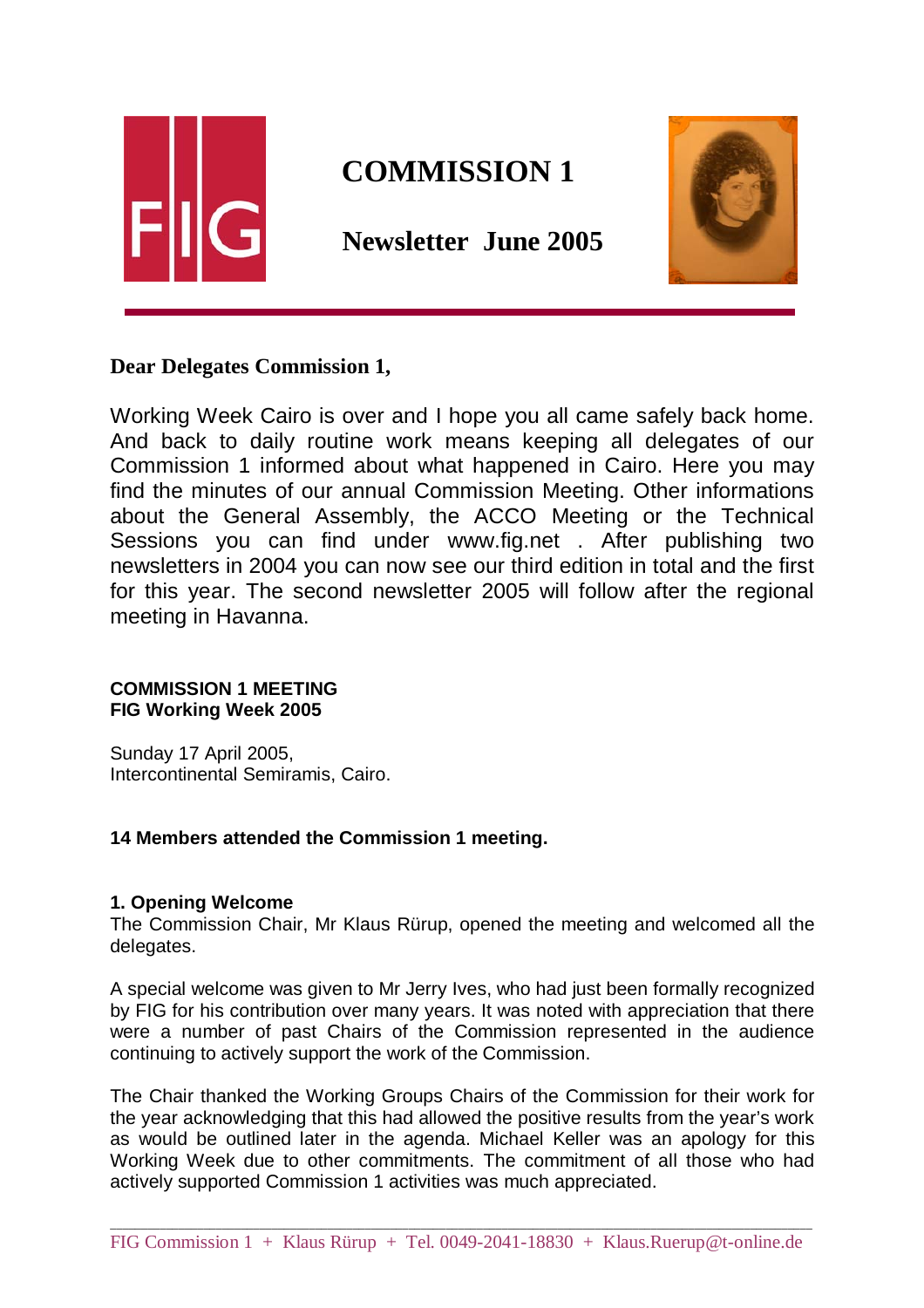#### **2. Proceedings**

The Chair proposed an agenda to cover the following topics:

- Outcomes from the ACCO Meeting
- Report on the work of the Commission for the last year
- Planning for Commission 1 activities for the Congress in Munich
- Planning for Commission 1 activities for the Regional Meeting in Cuba
- Planning for Commission 1 activities for the Regional Meeting in Ghana
- Forward look at the Commission 1 Work Plan for the next four years from Chair Elect, Yaccoub (Jack) Saade
- Commission 1 social event
- Other matters from Commission 1 members
- Discussion and feedback

Additional items were as follows:

\*Announcement from Gabriele Dasse on Working Group on Under-represented Groups in Surveying

\*Jan de Graeve raised two points relating to Commission 1's role in setting standards across FIG noted the following:

-Two presenters who had contributed papers were not able to attend the conference.

-General Assembly had 51 out of 97 representatives present and were asked to vote democratically on issues – noted that there was no option to have proxy's attend and that this might in the future lead to problems with democratic voting.

#### **3. Outcomes from the ACCO Meeting and Report of Commission 1 Activities for the last year.**

The Chair reported that he had presented the Commission 1 report to ACCO and that it was well received. The Commission was commended for its achievements. The report noted that technical sessions for the WW were undertaken in conjunction with Commission 2 and were focused on a future outlook for FIG and Surveyors. In addition there was a comprehensive workshop on standards held by Iain Greenway and a session on developing guidelines to enhance the situation of Underrepresented groups in FIG run by Gabriele Dasse.

Other achievements and forward initiatives were the work Jack Saade had undertaken with the Arab Union and the building of the connection with the Arab group of nations, the cooperative arrangements with the CLGE (Council of European Geodetic Surveyors) and FIG facilitated by the Chair in his role as president of CLGE, the building of the Standards Networks and related activities by Iain Greenway and the ongoing strengthening of the relationship with Commission 8 to be strengthened with co-operation with the Working Group run by Leonie Newnham.

CLGE was to hold a Seminar in Brussels on Professional Qualifications that would address a number of Commission 1 interests and would be held in early December. Further inquieries you can find under www.clge.org .

Commission 1 had participated in a number of forums as was detailed in the report given to Council. The Chair asked members to refer to this report and ask any questions about aspects of this during the meeting. This was noted by all.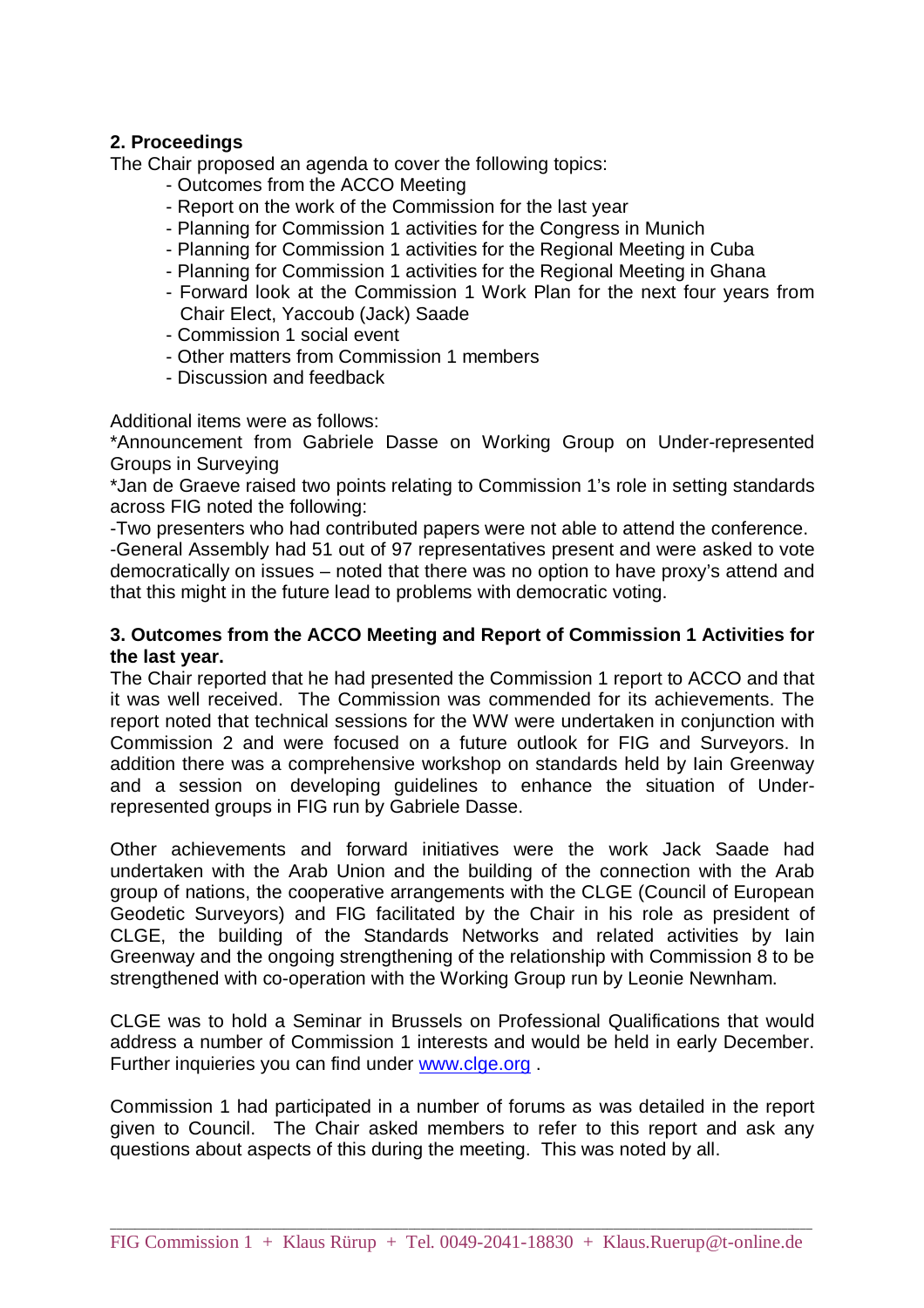ACCO had asked that future work plans focus on developing countries compared to activities related to developed countries. A discussion level draft working plan for Commission 1 for the next four years had been prepared. It would focus on Commission 1 issues of concern in developing countries and the relationship between people and the profession. It was expected that these were due in late April as ACCO would review them in May 2006. A report on this would be given later in the agenda.

#### **4. Planning for Commission 1 activities for the Congress in Munich**

The Chair reported that the activities for the Congress in Munich would provide the opportunity for the Commission to report on its work over the last four years. He had a number of options for the members to consider for presentations for the Congress and asked for comment and feedback from the members around the Commission 1 contribution.

The aim was for a presentation that allowed a creative approach and allowed participation by commission delegates and those interested in Commission 1 activities. This approach was supported by all.

The Chair suggested a panel discussion that allowed each of the Working Group chairs to report on the work they had done in turn and provided an overview of the work of the Commission – this then to be opened for discussion and comment from the audience on issues, questions and forward directions. He also suggested that there might be value in a session on missing issues – to explore why particular parts of the work plan were not covered.

There was an active discussion about options and a number of points and ideas were presented as follows:

- support for a panel discussion format that highlights elements of the work done and allowed for audience participation and discussion;
- workshops around themes that allowed for short presentations outlining topics and then an open forum for discussion of the issues raised. This noted to be particularly effective for areas of interest such as underrepresented groups in surveying and standards issues.
- the need for an interactive approach to any work done that allowed delegates time for discussion and comment.
- the need to consider that there were a number of events before Munich and that this needed to be considered and attention given to planning for the next period in a way that built on each session rather than creating from new.

It was decided to plan around the panel discussion format for the Commission 1 reporting sessions. One to be on looking back on what had been achieved, the other on what was proposed by the new working groups. It was noted that there would also be workshops around particular themes such as standards and underrepresented groups in surveying, Commission 1 technical sessions and as with recent approaches this was to allow for joint approaches between Commissions to explore related themes.

Discussion was held about the themes that would be of interest to member associations and delegates. It was noted that the basic business operations, ethics, forming associations (for countries that had no history of associations), legal context and standards were topics that had been raised as those of interest around the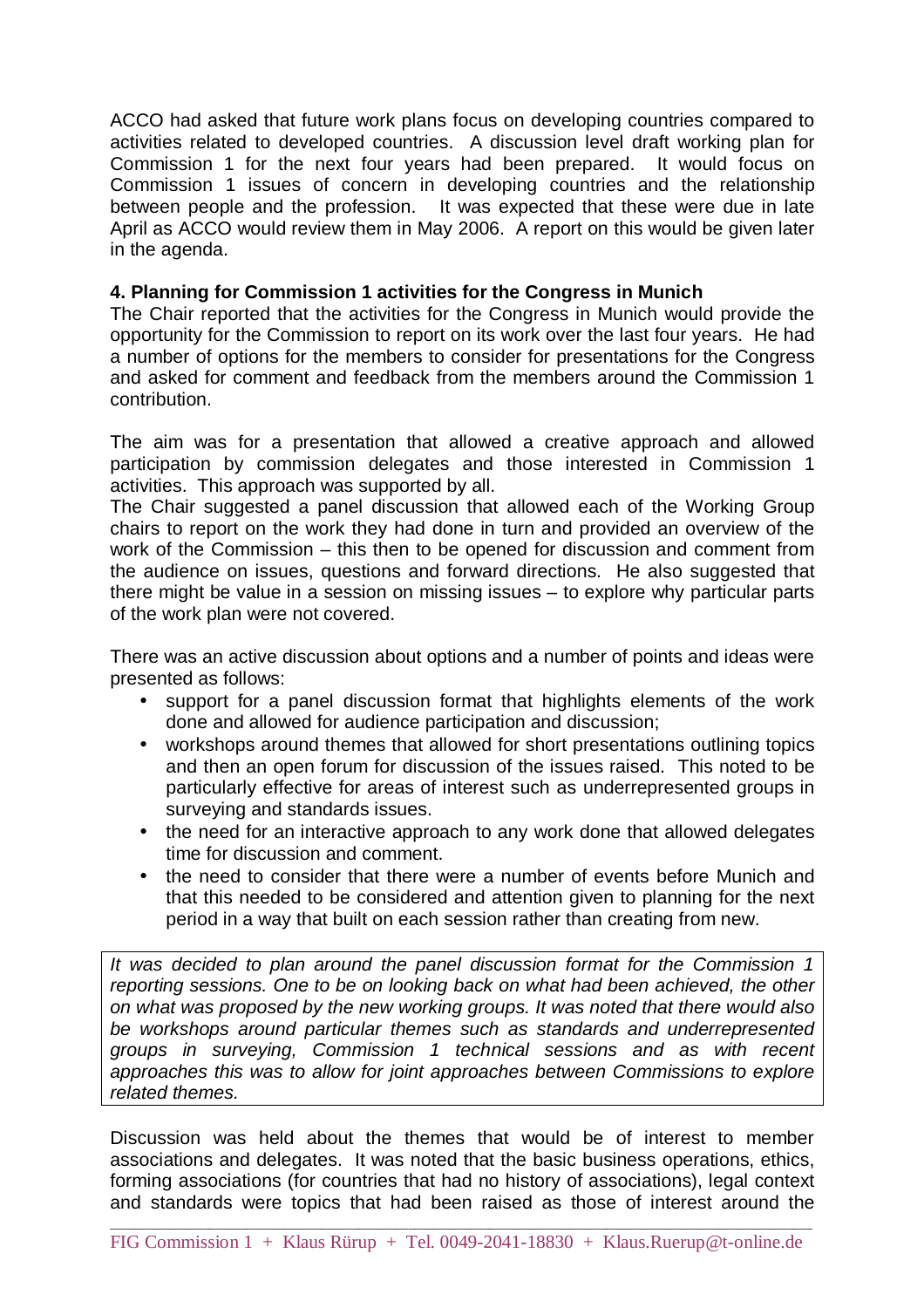world. However the particular regional area would determine what would be the issue of interest and so the content of the workshop would vary. FIG and Commission 1 had prepared guidelines and information booklets in this area and this could be the basis of a very good session, where the content was already prepared to an agreed standard and presenters from Commission 1 had expertise. Workshops around Commission 1 themes allowing local experts to participate and using the published information was viewed enthusiastically by the delegates. This was agreed to be particularly applicable for the Regional Meetings.

#### **5. Planning for Commission 1 activities for the Regional Meeting in Cuba and the Regional Meeting in Ghana**

The Chair noted that due to his presidential commitments for CLGE he would not be able to attend the meeting in Cuba however the Chair Elect, Jack Saade and the Secretary, Dietmar Sperling.

The idea of the workshop around Rights/Duties and Obligations as outlined under item 3 – adapted to suit the particular needs of the region was agreed as the best option for this meeting. A number of Commission 1 delegates with expertise in relevant areas noted interest in participating in such a program. (Ken Allred, John Parker and Iain Greenway).

Jack Saade was asked to arrange this with the Cuba, Regional Conference organizers, potential speakers and also make connections with local organizations to arrange speakers to talk about local issues in this area.

Once this approach was trialed in Cuba it would be reviewed and if appropriate used for Ghana.

#### **6. Commission 1 social event**

A social event was to be held for Commission 1 delegates at the Italian Restaurant in the hotel on the terrace from 17.30 to 19.00 on Tuesday 19 April. Leonie Newnham would arrange and put a sign with details on the Conference Notice Board.

#### **7. Other matters from Commission 1 members**

Gabriele Dasse announced the Workshop to be held on guidelines to enhance the situation of under-represented groups in FIG to be held on Wednesday 20 April from 14.00 to 15.30. A number of Commission 1 delegates made a commitment to attend.

The points raise by Jan de Graeve were discussed.

- Two presenters who had contributed papers were not able to attend the conference.
- General Assembly had 51 out of 97 representatives present and were asked to vote democratically on issues – noted that there was no option to have proxy's attend that might in the future lead to problems with democratic voting.

It was considered that the both were issues that should be referred to the Council for review and possible action. The second particularly to be directed to Ken Allred for consideration in his role as Vice President.

Jack Saade noted that a number of presenters had papers accepted as poster sessions and this was disappointing to people traveling large distances to participate in the conference. The issue was discussed in detail and it was agreed that this should be referred to ACCO for action.